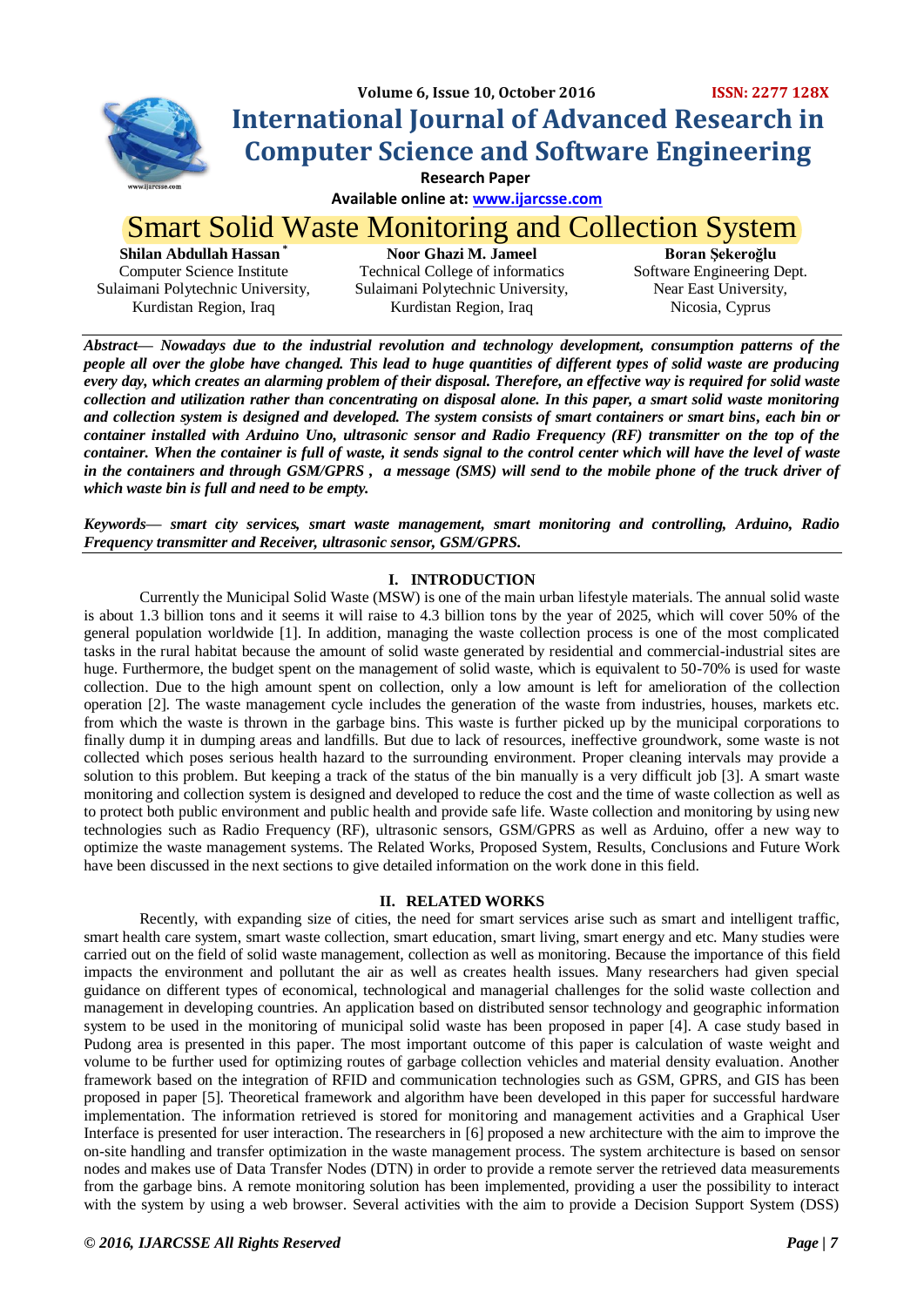able to find solutions for resources organization problems linked to solid waste management. In paper [7], a system was designed to monitor the solid waste bin condition on real time. The system architecture is designed using wireless sensor networks. A set of carefully chosen sensors were used to measure the status of the bins, ZigBee and GPRS were used as communication technologies. The physical architecture of the system contains three levels such as smart bins for the measurement and transmission of bin status, gateways for storing and forwarding bin data to server and control station for storing and analyzing the data. After the framework design, a simulation is performed using Castalia to ensure the feasibility and accuracy of the system. In paper [8] the researchers developed the process of solid urban waste as a method to monitor and plan urban solid waste management. The Smart-M3 platform was used to provide solutions to the problems in different aspects such as decoupling and scalability. The smart waste collection system contains different components: light pole, control center, trucks and mobile device. The researchers in [9] proposed a smart bin application based on self-contained information in tags associated to each waste item. The waste is tracked by smart bins using a RFID-based system without requiring the support of an external information system. Two crucial features of the selective sorting process can be improved using this approach. First, the user is helped in the application of selective sorting. Second, the smart bin knows its content and can report back to the rest of the recycling chain. A smart waste management system was proposed in [3] which focused on the waste collection process. The status of the bin is continuously monitored at the control station and was presented in a Graphical User Interface to provide a user interaction with the system. The values stored in the database helps a user to have the updated data of the bin as well as the previous values of the parameters of the bin. Paper [10] dealt with development work for continuously monitoring and management of solid waste. The proposed system, was able to monitor the solid waste collection, manage the transportation system and it was comprised of four activities: waste generation, collection, transportation and disposal. The proposed system was an integration of ARM7, with various wireless communication technologies such as GSM, GPS, and GIS.

#### **III. SYSTEM ARCHITECTURE**

The system is designed to decrease the improper use of valued human resources like human effort, time and cost and the need for smart waste collection and monitoring system. This study has been carried out in two parts. The first part was integrating the real system and developing smart services for smart waste collection and monitoring, and the second part was implementing the system for specific city to prove it. Fig (1) illustrates the general block diagram of the system.



Fig. 1 block diagram of the smart waste monitoring and collection system

#### **IV. SYSTEM COMPONENTS**

The system consists of three subsystems, Smart Bin, Control and Monitoring system, and Waste Vehicle. Fig (2) shows the general architecture of the smart waste monitoring and collection system and fig (3) illustrates the detailed architecture of the system and key items included in the design and the connection among them.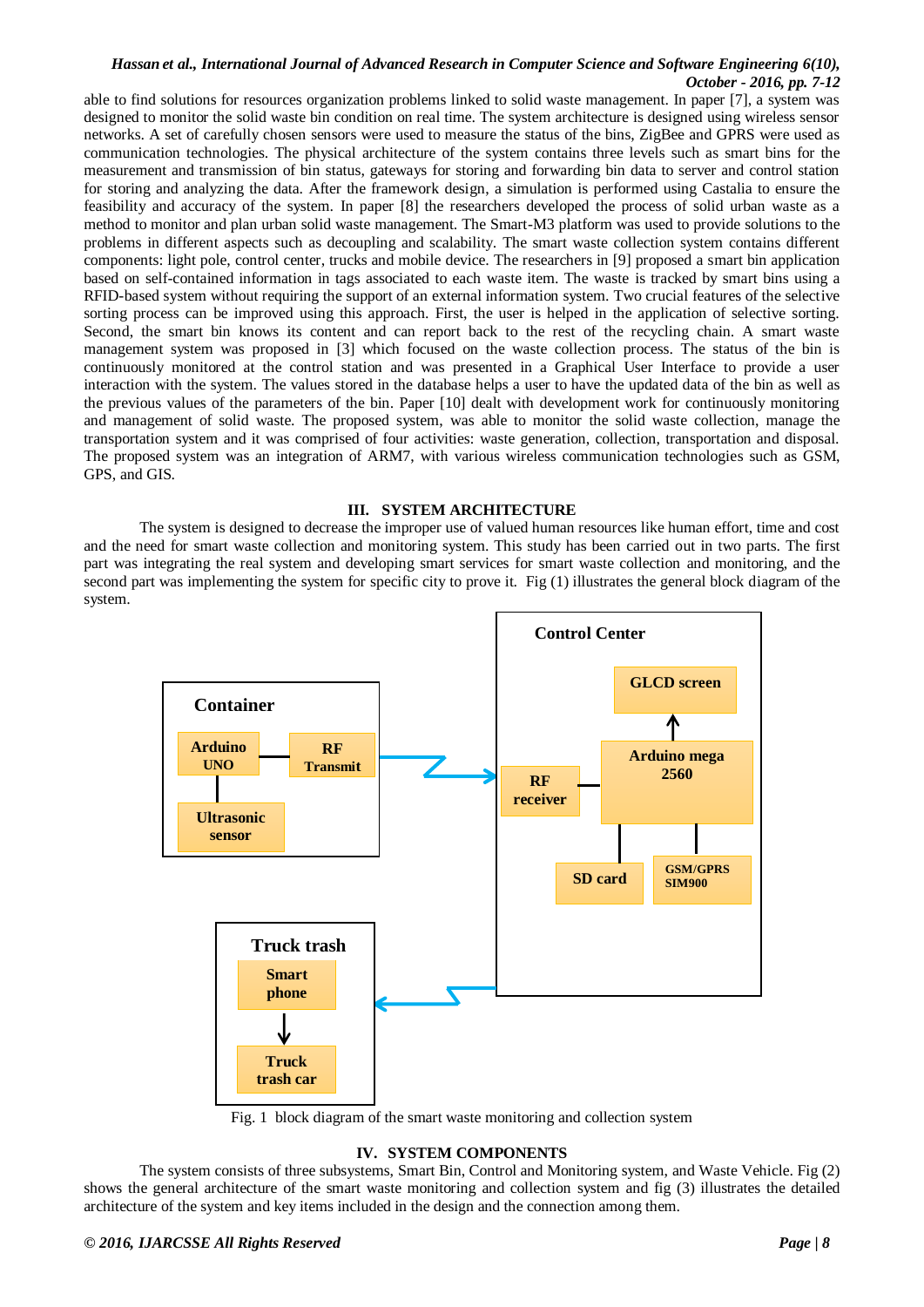*Hassan et al., International Journal of Advanced Research in Computer Science and Software Engineering 6(10), October - 2016, pp. 7-12*



Fig. 2 the general architecture of the smart waste monitoring and collection system



Fig. 3 the detailed architecture of the system

## *A. Smart Bin*

In this work, we used five bins. Each bin or container consists of a Radio Frequency (RF) transmitter, Ultrasonic sensor with Arduino UNO. The Ultrasonic sensor which is placed near the top of the bin, and used to sense the waste fill level in the bin. The Radio Frequency signal is transferred only when the sensor is in a high state whenever the Smart Bin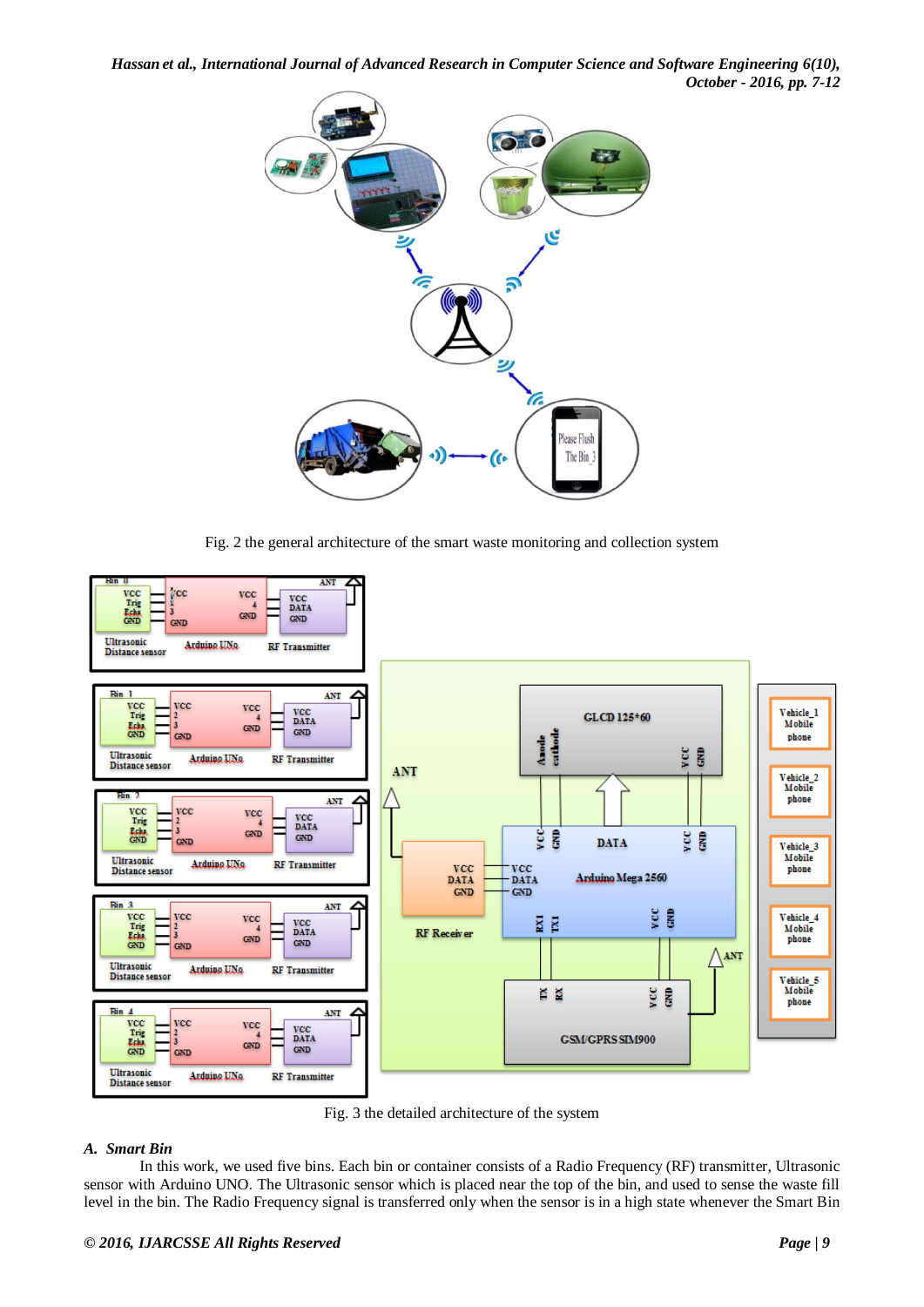is filled to specific load or level, the sensor generated a signal and transferred via the RF transmitter fitted in the Smart Bin. The Signal which is transferred via the RF transmitter is received via the RF receiver which is placed at the Central Station. The Smart garbage bin with its components is shown in fig (4).



Fig. 4 the Smart Bin

## *B. Smart Control and Monitoring System*

The smart control and monitoring system is the heart of the whole structure of this system. It is located in the Control center which consists of Arduino mega2560, GSM/GPRS, SIM900, GLCD screen and Radio Frequency (RF) receiver which gets the state of the bins by RF communication. The time, date and the waste level of the bins are stored in SD card and shown in the GLCD screen on the center. If there is a filled bin, the system will send SMS to the waste vehicle through GSM/GPRS. The smart waste monitoring and control system is developed using C and C++ programming language with Arduino software and the output is shown on the GLCD screen with the total number of smart garbage bins and whether they are filled or unfilled. Fig 5 shows the hardware components of the smart control and monitoring system.



Fig 5 Hardware Components of the smart control and monitoring system

## *C. Waste Vehicle*

Trucks or vehicles with mobile phone, when bins are filled of trash the central system will send SMS to the vehicles to go to the place where the bins are located to empty them. If the vehicle doesn't go to empty the bin, after one hour the system will send SMS to another vehicle.

## **V. RESULTS**

In this section, the data which is collected from the sensors is discussed. The data collected from the sensors (the level of waste in the bin with the date and time are stored in the SD card which is attached to the Arduino mega2560 and shown in the GLCD screen on the center with the total number of smart garbage bins and whether they are filled or unfilled. We have measured three distinct waste levels: empty, half full and full.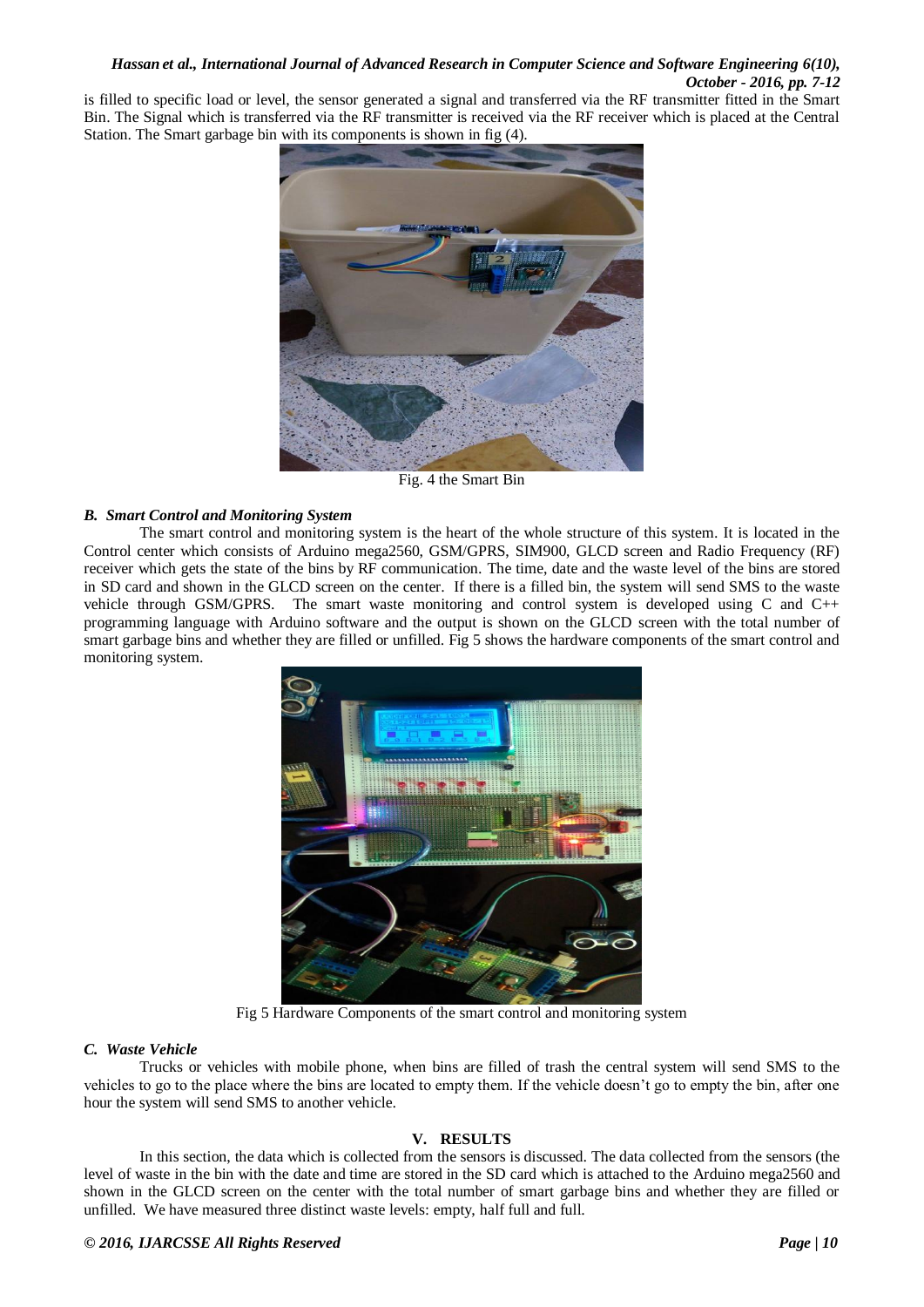- If the waste level in the bin is full or more than the half full level, a message will send to the vehicle to collect the waste from that bin.
- If the waste level in the bin is empty, half full or less than the half full level. A message is not send to the vehicle.

Fig (6) shows the output of the system on the GLCD screen. And figure (7) shows the SMS message which is sent to the vehicle to collect the waste from the filled bin.



Fig 6 GLCD Output



Fig 7 SMS sent to the mobile phone of the driver

## **VI. CONCLUSIONS AND FUTURE WORKS**

A smart city is an efficient and sustainable place with intelligent public services. There will be an urban environment that is always connecting with the residents and capable of managing public services in real time to increase the quality of life through waste collection, traffic management, irrigation systems, alerting the local authority when an event occurs and allowing the government to stay in touch with people. So, the designed smart waste monitoring and collection system is a step to make the manual collection and detection of waste smart in nature. The system is used to decrease the human effort and cost. The system has many advantages than the other systems done before because the hardware used and developing the system with Arduino which is open foundation can be easily get the semantics and programming and advance it with free libraries, the system offers a high quality service to citizens, it can be use everywhere when the place has network and signal of mobile phone and it is economical design.

The System can improved by developing a mobile application and using GPS to show the route and send message to the nearest waste vehicle to the filled bin.

#### **REFERENCES**

- [1] Hoornnweg, D. and Bhada-Tata, P., *What a Waste a Global Review of Solid Waste Management,* Washington, DC 20433 USA, 2012.
- [2] Tchobanglas, G., and Kreith, F., *Handbook of Solid Waste Management*, New York, San Francisco & London, 2002.